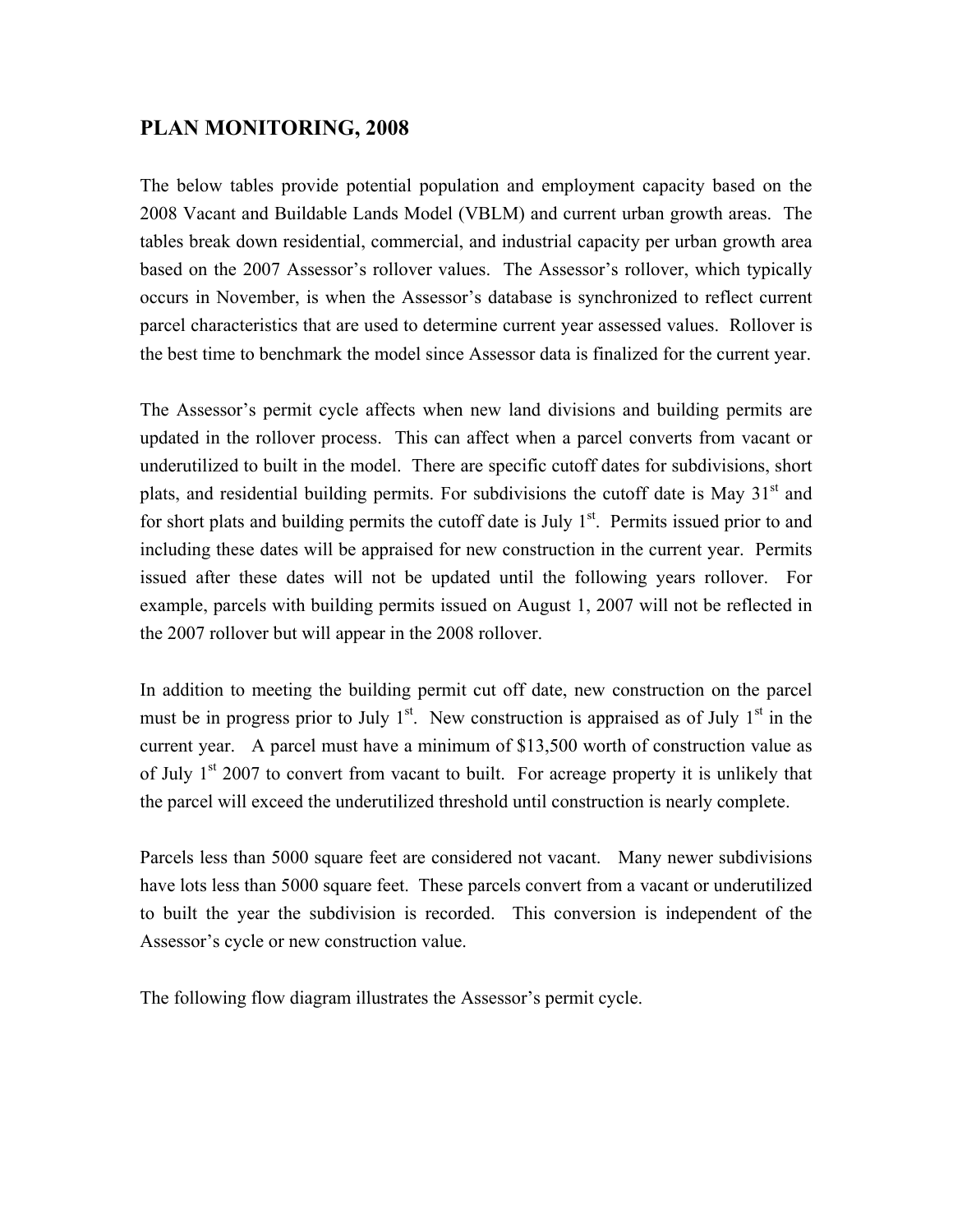

Based on the 2008 VBLM the data below indicates that countywide there are 8,780 net buildable residential acres with a capacity of 163,280 residents; 4,708 net buildable commercial acres with an employment capacity of 94,153 and 3,007 net buildable industrial acres with an employment capacity of 27,688.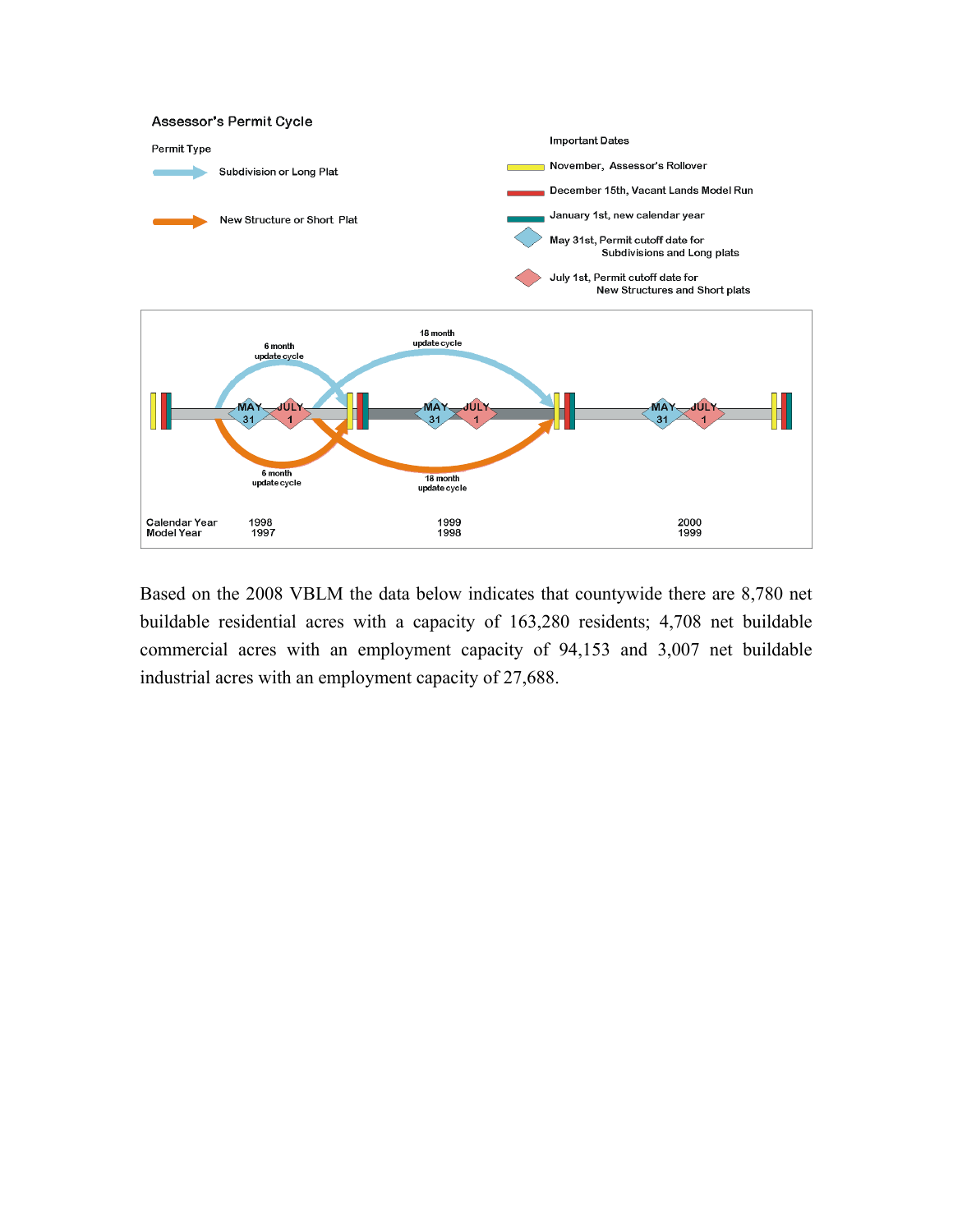|                      | Residential UGA Capacity Analysis, 2008 VBLM |                                                               |                |                  |              |      |                    |  |  |
|----------------------|----------------------------------------------|---------------------------------------------------------------|----------------|------------------|--------------|------|--------------------|--|--|
|                      | <b>VBLM</b>                                  | Will Not Convert Infrastructure Developable Housing Units per |                |                  |              |      | <b>Capacity</b> in |  |  |
|                      | <b>Gross Acres</b>                           | <b>Acres</b>                                                  | <b>Acres</b>   | <b>Net Acres</b> | <b>Units</b> | Acre | Population         |  |  |
| <b>Battle Ground</b> |                                              |                                                               |                |                  |              |      |                    |  |  |
| City                 | 996                                          | 406                                                           | 163            | 428              | 3,667        | 8.6  | 9,498              |  |  |
| <b>UGA</b>           | 1,613                                        | 561                                                           | 285            | 767              | 5,532        | 7.2  | 14,328             |  |  |
| Total                | 2,610                                        | 967                                                           | 448            | 1,195            | 9,200        | 7.7  | 23,827             |  |  |
| Camas                |                                              |                                                               |                |                  |              |      |                    |  |  |
| City                 | 1,201                                        | 454                                                           | 207            | 540              | 3,066        | 5.7  | 7,942              |  |  |
| <b>UGA</b>           | 1,053                                        | 407                                                           | 177            | 469              | 4,068        | 8.7  | 10,536             |  |  |
| Total                | 2,254                                        | 861                                                           | 384            | 1,009            | 7,134        | 7.1  | 18,478             |  |  |
| La Center            |                                              |                                                               |                |                  |              |      |                    |  |  |
| City                 | 145                                          | 52                                                            | 26             | 67               | 268          | 4.0  | 695                |  |  |
| <b>UGA</b>           | 861                                          | 349                                                           | 142            | 370              | 1,938        | 5.2  | 5,020              |  |  |
| Total                | 1,005                                        | 401                                                           | 167            | 437              | 2,207        | 5.1  | 5,715              |  |  |
| Ridgefield           |                                              |                                                               |                |                  |              |      |                    |  |  |
| City                 | 1,266                                        | 479                                                           | 218            | 569              | 3,715        | 6.5  | 9,622              |  |  |
| <b>UGA</b>           | 1,453                                        | 611                                                           | 233            | 609              | 4,340        | 7.1  | 11,240             |  |  |
| Total                | 2,720                                        | 1,091                                                         | 451            | 1,178            | 8,055        | 6.8  | 20,862             |  |  |
| <b>Three Creeks</b>  |                                              |                                                               |                |                  |              |      |                    |  |  |
| City                 | $\mathbf{0}$                                 | $\overline{0}$                                                | $\overline{0}$ | $\mathbf{0}$     | $\theta$     |      | $\Omega$           |  |  |
| <b>UGA</b>           | 4,696                                        | 1,774                                                         | 805            | 2,117            | 15,145       | 7.2  | 39,227             |  |  |
| Total                | 4,696                                        | 1,774                                                         | 805            | 2,117            | 15,145       | 7.2  | 39,227             |  |  |
| Vancouver            |                                              |                                                               |                |                  |              |      |                    |  |  |
| City                 | 1,547                                        | 514                                                           | 285            | 748              | 6,638        | 8.9  | 17,192             |  |  |
| $_{\rm UGA}$         | 3,142                                        | 1,055                                                         | 573            | 1,513            | 10,855       | 7.2  | 28,113             |  |  |
| Total                | 4,689                                        | 1,569                                                         | 859            | 2,261            | 17,492       | 7.7  | 45,305             |  |  |
| Washougal            |                                              |                                                               |                |                  |              |      |                    |  |  |
| City                 | 664                                          | 255                                                           | 112            | 296              | 1,754        | 5.9  | 4,542              |  |  |
| <b>UGA</b>           | 556                                          | 211                                                           | 95             | 249              | 1,902        | 7.6  | 4,925              |  |  |
| Total                | 1,219                                        | 467                                                           | 208            | 545              | 3,655        | 6.7  | 9,467              |  |  |
| Yacolt               |                                              |                                                               |                |                  |              |      |                    |  |  |
| City                 | 59                                           | 12                                                            | 13             | 34               | 134          | 4.0  | 347                |  |  |
| <b>UGA</b>           | 10                                           | $\overline{\mathbf{3}}$                                       | $\overline{2}$ |                  | 20           | 4.0  | 53                 |  |  |
| Total                | 68                                           | 15                                                            | 15             | 39               | 154          | 4.0  | 400                |  |  |
| <b>Grand Total</b>   | 19,260                                       | 7,144                                                         | 3,337          | 8,780            | 63,043       | 7.2  | 163,280            |  |  |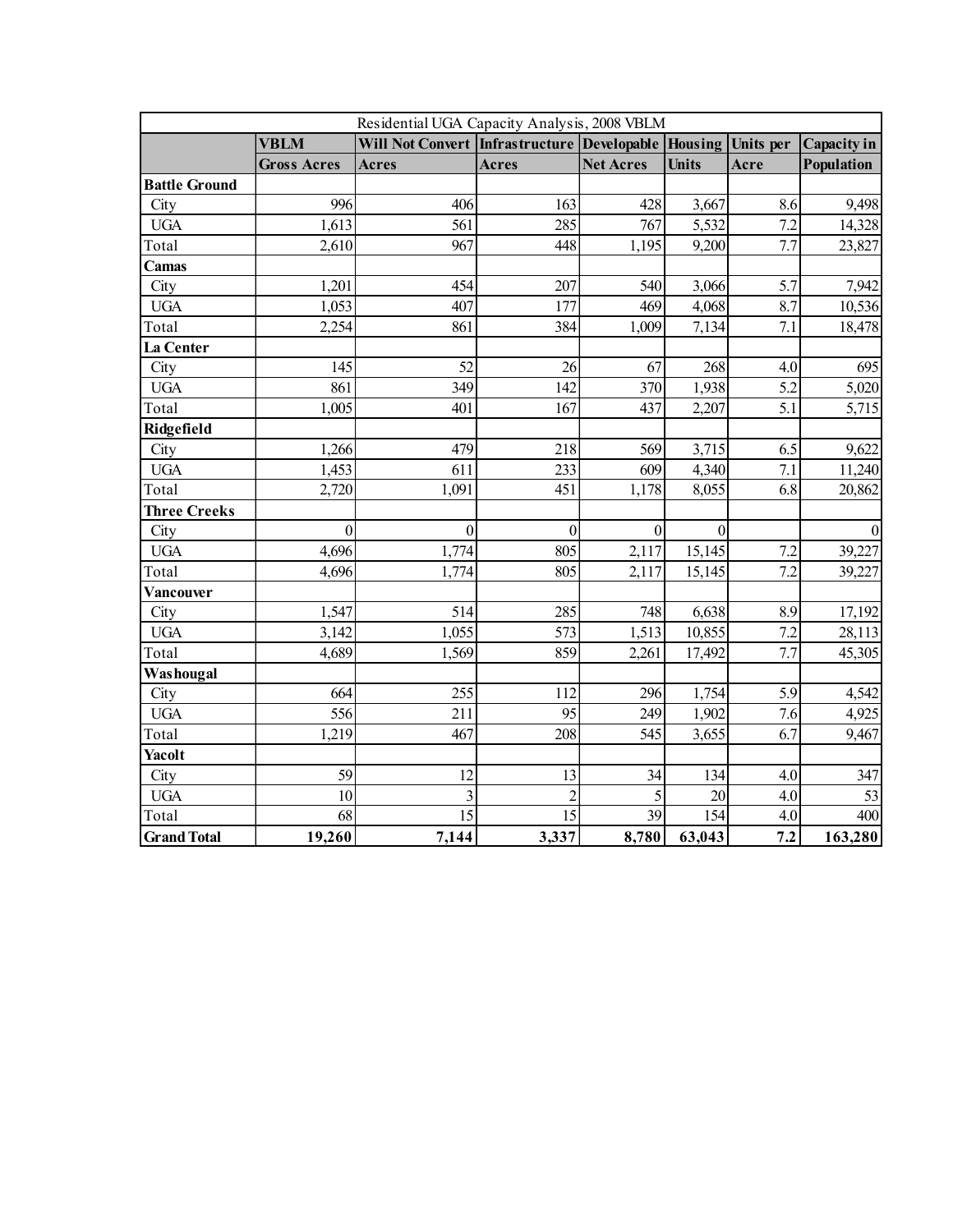| Commercial UGA Capacity Analysis, 2008 VBLM |                    |                                                        |                |                  |          |  |  |  |
|---------------------------------------------|--------------------|--------------------------------------------------------|----------------|------------------|----------|--|--|--|
|                                             | <b>VBLM</b>        | Will Not Convert   Infrastructure   Developable   Jobs |                |                  |          |  |  |  |
|                                             | <b>Gross Acres</b> | <b>Acres</b>                                           | Acres          | <b>Net Acres</b> |          |  |  |  |
| <b>Battle Ground</b>                        |                    |                                                        |                |                  |          |  |  |  |
| City                                        | 526                | 71                                                     | 114            | 341              | 6,809    |  |  |  |
| <b>UGA</b>                                  | 468                | 48                                                     | 105            | 315              | 6,307    |  |  |  |
| Total                                       | 994                | 119                                                    | 219            | 656              | 13,116   |  |  |  |
| Camas                                       |                    |                                                        |                |                  |          |  |  |  |
| City                                        | 729                | 81                                                     | 162            | 487              | 9,729    |  |  |  |
| <b>UGA</b>                                  | 611                | 81                                                     | 133            | 398              | 7,956    |  |  |  |
| Total                                       | 1,340              | 161                                                    | 295            | 884              | 17,685   |  |  |  |
| La Center                                   |                    |                                                        |                |                  |          |  |  |  |
| City                                        | $\,8\,$            | 1                                                      | $\overline{c}$ | 5                | 100      |  |  |  |
| <b>UGA</b>                                  | 91                 | $\overline{4}$                                         | 22             | 65               | 1,301    |  |  |  |
| Total                                       | 98                 | 5                                                      | 23             | 70               | 1,401    |  |  |  |
| Ridgefield                                  |                    |                                                        |                |                  |          |  |  |  |
| City                                        | 855                | 102                                                    | 188            | 565              | 11,300   |  |  |  |
| <b>UGA</b>                                  | 132                | 16                                                     | 29             | 87               | 1,741    |  |  |  |
| Total                                       | 987                | 118                                                    | 217            | 652              | 13,041   |  |  |  |
| <b>Three Creeks</b>                         |                    |                                                        |                |                  |          |  |  |  |
| City                                        | $\theta$           | $\theta$                                               | $\theta$       | $\theta$         | $\theta$ |  |  |  |
| <b>UGA</b>                                  | 1,013              | 95                                                     | 230            | 688              | 13,769   |  |  |  |
| Total                                       | 1,013              | 95                                                     | 230            | 688              | 13,769   |  |  |  |
| Vancouver                                   |                    |                                                        |                |                  |          |  |  |  |
| City                                        | 530                | 17                                                     | 128            | 385              | 7,694    |  |  |  |
| <b>UGA</b>                                  | 1,393              | 122                                                    | 318            | 953              | 19,060   |  |  |  |
| Total                                       | 1,923              | 139                                                    | 446            | 1,338            | 26,754   |  |  |  |
| Washougal                                   |                    |                                                        |                |                  |          |  |  |  |
| City                                        | 50                 | 5                                                      | 11             | 34               | 686      |  |  |  |
| <b>UGA</b>                                  | 531                | 32                                                     | 125            | 374              | 7,485    |  |  |  |
| Total                                       | 581                | 36                                                     | 136            | 409              | 8,172    |  |  |  |
| Yacolt                                      |                    |                                                        |                |                  |          |  |  |  |
| City                                        | 14                 | $\boldsymbol{0}$                                       | $\overline{4}$ | 11               | 216      |  |  |  |
| <b>UGA</b>                                  | $\boldsymbol{0}$   | $\mathbf{0}$                                           | $\overline{0}$ | $\theta$         | $\Omega$ |  |  |  |
| Total                                       | 14                 | $\theta$                                               |                | 11               | 216      |  |  |  |
| <b>Grand Total</b>                          | 6,950              | 673                                                    | 1,570          | 4,708            | 94,153   |  |  |  |